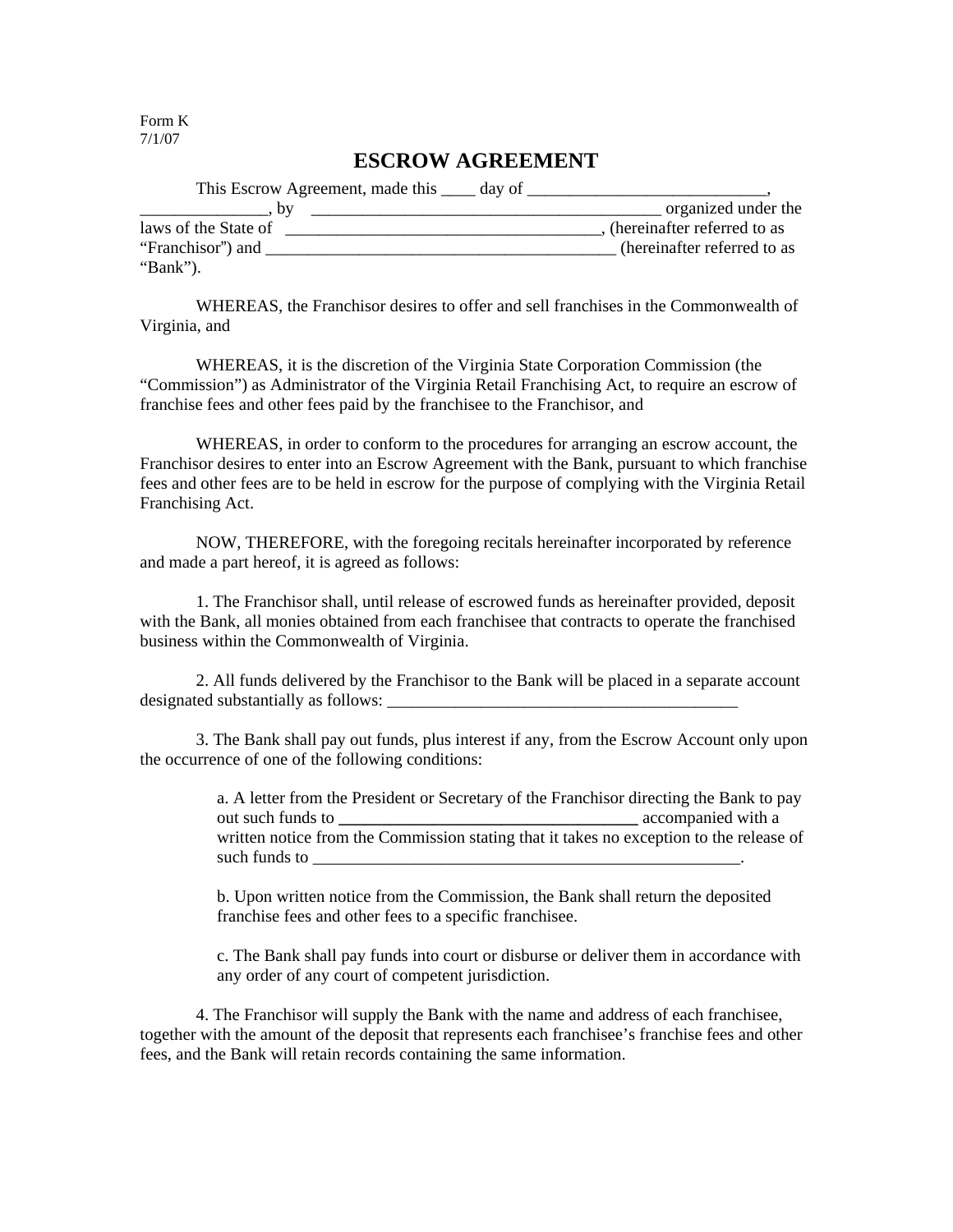5*.* Any funds deposited in the Escrow Account pursuant to this Escrow Agreement shall be invested and kept invested by the Bank in obligations of the United States, or a savings account or savings accounts of the Bank, or money market funds of or available to the Bank and to which the Bank or an affiliate is investment advisor or provides other services and receives reasonable compensation for such services, provided the money market funds are rated AAAm by Standard and Poor's and Aaa by Moody's Investor Services, or U.S. Treasury Bills, Notes or Bonds until such funds are to be disbursed as provided in Paragraph 3 hereof. All interest received and any increment shall be added to the funds so deposited in the Escrow Account and shall be distributed as provided in Paragraph 3 hereof.

6. The Commission may inspect the records of the Bank, insofar as they relate to this Escrow Agreement, for the purpose of determining compliance with and conformance to the provisions of this Escrow Agreement. At the Commission's discretion, statements indicating the status of escrow shall be furnished by the Bank to the Commission.

7. The Franchisor shall pay to the Bank reasonable compensation for expenses incurred and services rendered by the Bank under this Escrow Agreement.

8. The Bank shall have no duty to determine the propriety of any deposit or disbursement of funds. Additionally, the Bank shall have no duty to the Franchisor, the Commission, any franchisee or any other party except as expressly stated in this Escrow Agreement. The Franchisor does hereby indemnify the Bank from any and all costs, claims and expenses, including attorneys' fees, which may be incurred by or which may accrue to the Bank relating to the opening or maintenance of any account established under this Escrow Agreement.

9. All proceeds deposited pursuant to this Escrow Agreement shall not be subject to any liens or charges by the Bank, or judgments or creditor's claims against the Franchisor.

10. The Franchisor shall give each franchisee a copy of this Escrow Agreement prior to collecting any funds from that franchisee.

11. The Bank's duties under this Escrow Agreement shall terminate upon final distribution of all monies deposited as provided hereunder.

12. This Escrow Agreement is governed by the laws of the Commonwealth of Virginia.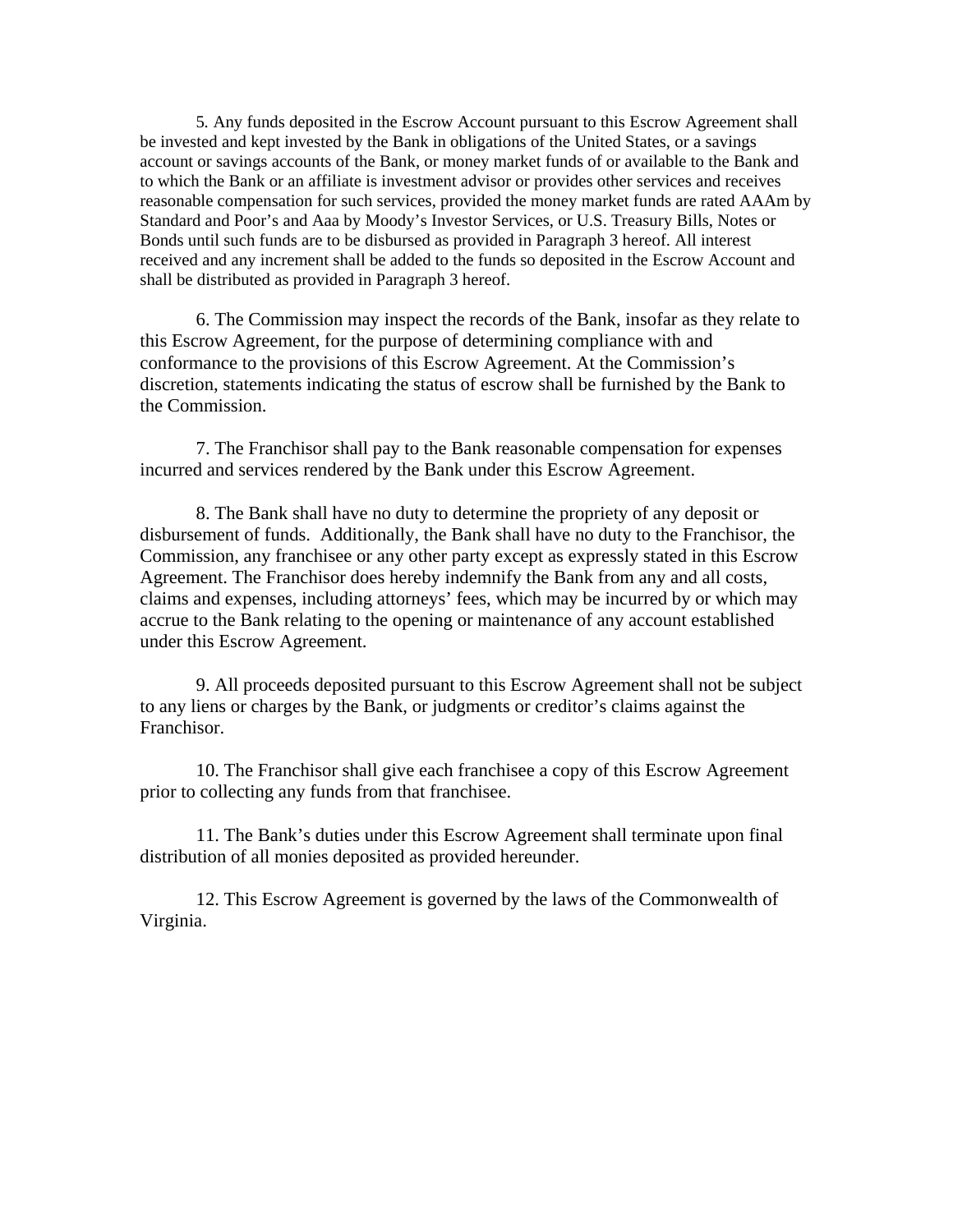Form K 7/1/07

 IN WITNESS WHEREOF, each party has caused this Escrow Agreement to be signed and executed, and its corporate seal hereto affixed, in its name by its proper and fully authorized officer or officers on the day and year first above written.

| ATTEST:                  | <b>NAME AND ADDRESS OF BANK</b>                                                                                                                                                                                                                            |
|--------------------------|------------------------------------------------------------------------------------------------------------------------------------------------------------------------------------------------------------------------------------------------------------|
| (Bank's Secretary)       | By: $\qquad \qquad$                                                                                                                                                                                                                                        |
|                          | NAME AND ADDRESS OF FRANCHISOR<br><u> 1989 - Johann Stoff, amerikansk politiker (* 1908)</u>                                                                                                                                                               |
|                          | the control of the control of the control of the control of the control of the control of the control of the control of the control of the control of the control of the control of the control of the control of the control<br>$\mathbf{B} \mathbf{y}$ : |
| (Franchisor's Secretary) | Title:                                                                                                                                                                                                                                                     |